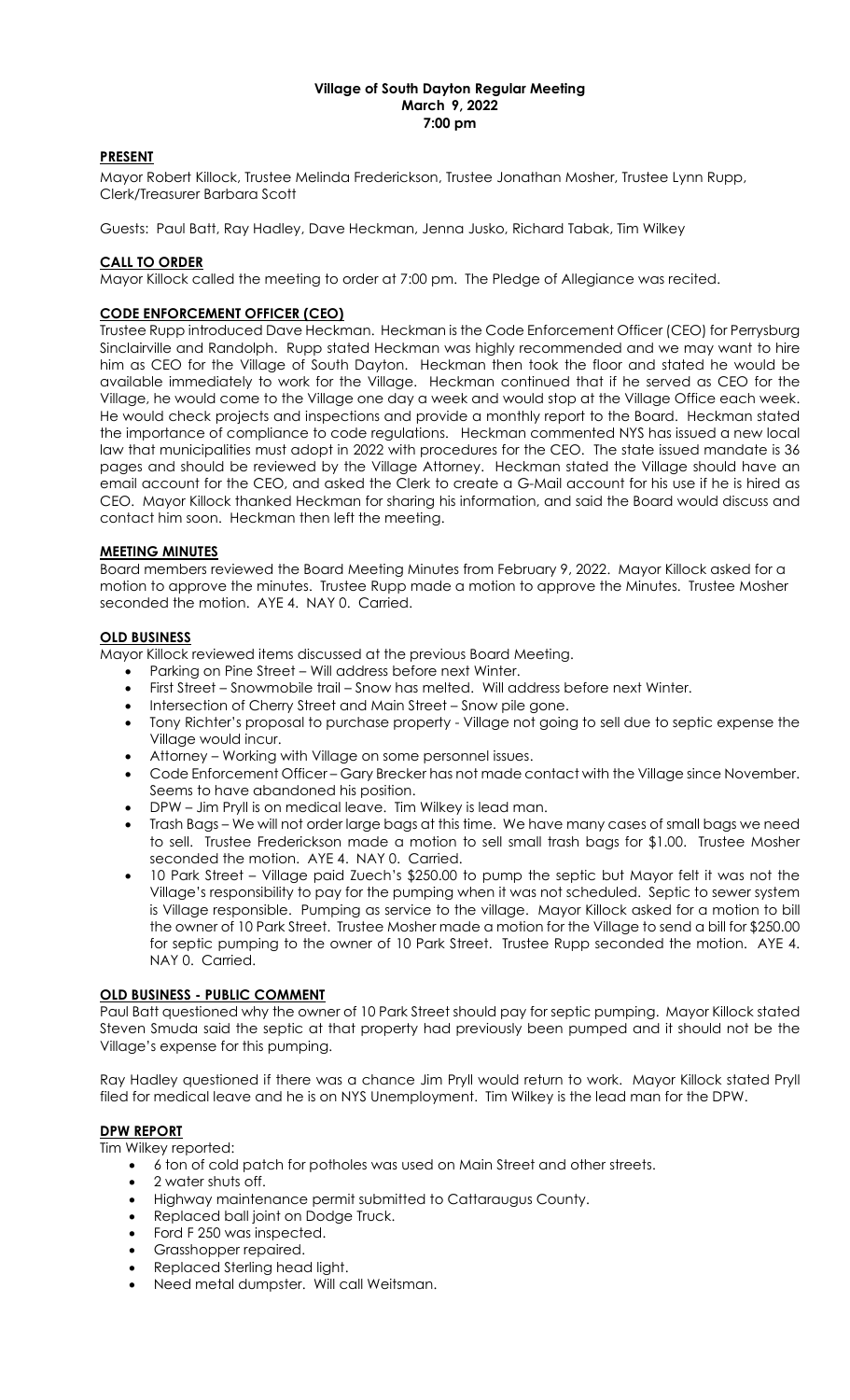## DPW REPORT (continued)

Mayor Killock said work orders for DPW will be processed by the Clerk and given to the DPW. The answering machine will include Killock's cell phone as an emergency contact.

Wilkey stated Town & Country spoke with him about recycling. They won't charge for a dumpster. Mayor Killock will call Town & Country.

Mayor Killock stated he will buy some Tough Skins work apparel for Wilkey.

### DPW – PUBLIC COMMENT

Paul Batt commented that if the Village drives to purchase 2 tons of QPR at a time, it would be wise to purchase 3 tons and store the extra. It would save a trip.

### CLERK/TREASURER REPORT

Abstracts for February 2022 were presented for review and signature. Clerk/Treasurer Scott reported:

- The Depot received a \$1,600.00 donation from Arts Council of Southern Finger Lakes.
- Unpaid water/sewer bills are in excess of \$16,000.00. There was discussion on service termination and notices. Mayor Killock asked for a motion to send letters to residents with unpaid accounts. Trustee Rupp made a motion to send a 60-day notice to customers who owe money. The letter should state late fees will be waived if payment is received, or if payment arrangements are made and approved by the Board. Trustee Frederickson seconded the motion. AYE 4. NAY 0. Carried. Mayor Killock stated the shut off fee is \$100.00 and the fee to turn on service is \$200.00
- Solid Waste Tipping Fees for Austin Miling and Astry Hardware should be increased. Current prices are .02/pound for Austin Milling and \$5.00/week for Astry Hardware. Mayor Killock asked for a motion to increase tipping fees. Trustee Frederickson made a motion to increase tipping fees for Austin Milling to .05/pound and Astry Hardware to \$7.00/week. Trustee Mosher seconded the motion.
- The Village has 16 bank accounts. 13 at Evans Bank and 3 at Cattaraugus County Bank (CCB). Clerk Scott would like to move accounts to CCB because it is much closer than the Evans branch in Forestville. Clerk Scott presented a list of Evans accounts that could be closed and opened at CCB. Mayor Killock asked for a motion to consolidate bank accounts. Trustee Rupp made a motion to consolidate accounts and open new accounts at CCB. Trustee Frederickson seconded the motion. AYE 4. NAY O. Carried.

### **BARTON & LOGUIDICE**

Mayor Killock stated he received an email from Matt Zarbo (Barton & Loguidice) with updates on the water sewer projects. Mayor Killock stated the Village needed a resolution to advertise for bids for the Village's Water System Improvements. Trustee Moshed made a motion that the Village authorize the Village Clerk to advertise for bids for Water System Improvements. Trustee Frederickson seconded the motion. AYE 4. NAY 0. Carried,

#### RESOLUTION NO. 3-1 of 2022 for the Village of South Dayton

## RESOLUTION AUTHORIZING THE VILLAGE CLERK TO ADVERTISE FOR BIDS FOR THE VILLAGE OF SOUTH DAYTON WATER SYSTEM IMPROVEMENTS AT THE DISCRETION OF THE MAYOR.

WHEREAS, the Village of South Dayton wishes to advertise for bids for the Village of South Dayton Water System Improvements at the discretion of the Mayor.

NOW, THEREFORE, BE IT RESOLVED, that the Village Board of the Village of South Dayton authorizes the Village of South Dayton to advertise for bids for the Water System Improvements at the discretion of the Mayor; and

BE IT FURTHER RESOLVED, that the Mayor is hereby authorized to advertise for bids for the Village of South Dayton Water System Improvements; and

BE IT FURTHER RESOLVED, that this resolution shall take effect immediately.

Aye Nay

I, Barbara L. Scott, Clerk/Treasurer of the Village of South Dayton do hereby certify that the Village Board of the Village of South Dayton adopted the aforementioned resolution on March 9, 2022 by the following vote:

| Robert Killock, Mayor        |   |  |
|------------------------------|---|--|
| Melinda Frederickson, Trusee | х |  |
| Jonathan Mosher, Trustee     |   |  |
| Lynn Rupp, Trustee           |   |  |

Dated: March 9, 2022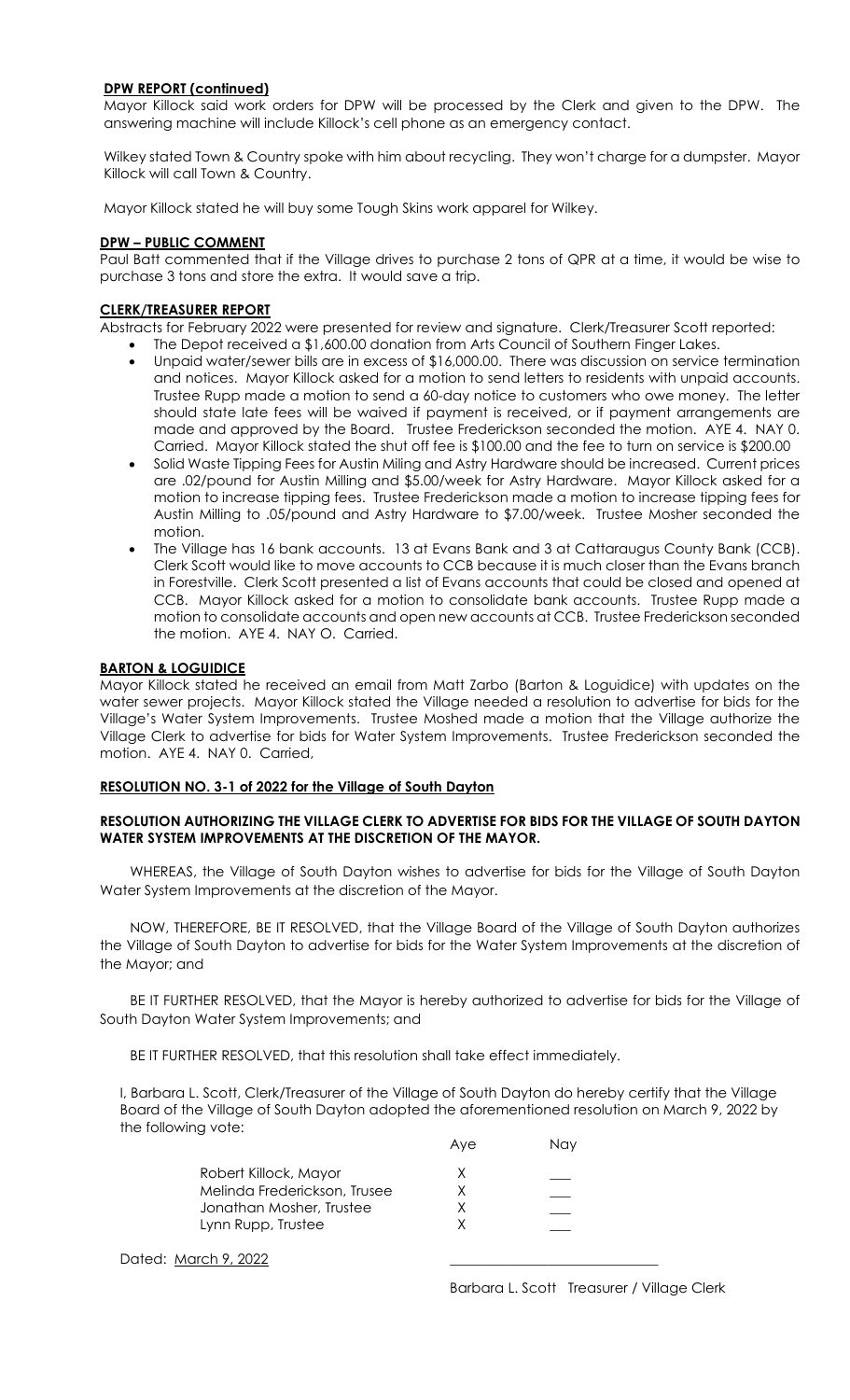## BARTON & LOGUIDICE (continued)

Mayor Killock read additional information from the Zarbo email.

- Water Funding. The Village received a hardship determination letter from NYS Environmental Facilities Corporation (NYSEFC). The project was awarded \$1,823,100.00 in grant equating to 60% of the project cost, and \$1,215,400.00 in an interest free loan. The Village is currently using a Bond Anticipation Note (BAN) to pay for project costs. The BAN is a one-year bridge loan which is being used until more substantial financing is received. There have been delays with financing, so the Village will have to pay back the current BAN at the end of April 2022, and open a new BAN that can be paid off once financing is in place.
- Sewer Funding. The Village has been awarded one construction grant so far, but the Village has no financing in place to pay for short term expenses. The Village is working on short term financing with NYSEFC but there have been significant delays. The sewer project has governmental mandated deadlines that must be met. Engineering design is well underway but the Village does not have funding to pay for the invoices already received. The Village will need a Bond Anticipation Note (BAN) for the sewer project.

# NEW BUSINESS

- Barton & Loguidice Matt Zarbo is providing updates as the water sewer projects progress.
- Last Few Weeks Transition has gone well since Scott Kerr's resignation.
- Code Enforcement Officer Dave Heckman will be considered to replace Gary Brecker.
- New Way of Doing Things There is open communication between the Clerk, Trustees and the Mayor. Information is shared as it becomes available.
- Playground In the Spring, a partition will be installed in the Boys Room between the toilet and the urinal. Playground rental will require a \$250.00 security deposit for parties and events. \$200.00 will be returned if the playground is in order after the event.
- Dog Control Officers Fines will be increased.
- Budget Working on draft budget for review at April meeting.
- Plowing Steven Smuda is plowing mornings and nights, and the Town of Dayton is helping.
- Hotel road Nothing can be done until the weather breaks. Water contractors will be used. Possibly raise the road.
- Dane Scott Hired part time to assist where needed. Village Office maintenance, DPW errands, banking, office duties. Maximum 10 hours/week at minimum wage.
- DPW Employees
	- o Will hire one full time DPW employee.
	- o Will hire one part time seasonal employee (25 30 hours/week). 18 years and older to use Grasshopper, weed wacker, trimmer. Assist with mowing, brush and weeds, bulk trash.
- Trash Pick Up Enforce picking up Village trash bags only.
- Propane Usage Thermostats will be lowered to reduce costs.
- Facebook Mayor maintains the Village Facebook page.
- Elections Tuesday, March 15, 2022 Trustees Lynn Rupp and Robert Killock. Since Killock is serving as Mayor, he cannot accept a Trustee position.
- Senator George Borrello Public meeting April 12, 2022 at the South Dayton Fire Hall. 6:00 pm.
- Meeting Nights Considering Thursdays instead of Wednesdays for monthly meetings.

## PUBLIC COMMENTS

Paul Batt asked what the Village is doing about roads. Mayor Killock replied the Village is using shared services with the Town of Dayton, Cattaraugus County and NYS. We are using cold patch for now.

Ray Hadley suggested the Village use a narrow snowblower for Village sidewalks so snow removal would be closer to the pavement. The current snowblower is wider than the sidewalks. Trustee Rupp said a V Plow may be an option. Hadley commented the Village could be creating a liability if sidewalks are not maintained properly. Mayor Killock commented there is an ordinance that residents must shovel in front of their properties within 24 hours of the last snow.

Ray Hadley asked if funding would be in the next budget for shade trees. Mayor Killock said there may not be. The Village will inspect trees to determine which trees are damaged.

# TRUSTEE FREDERICKSON

Trustee Frederickson reported:

- Working on Music in the Park. 2 more bands to book.
- Easter Egg Hunt on April 3, 2022 from 12:30 2:30. Hunt begins at 1:00. There will be a Spring babies petting zoo in the garage bay of the Village Hall. The Library will cover the costs of the petting zoo. 700 Easter Eggs have been filled. There will be basket raffles.

## TRUSTEE MOSHER

Trustee Mosher reported:

- Osborn Nash will be the headline band for Music in the Park this summer. The band has one several awards. Clerk Scott will make copies of band flyers.
- There is a dump body company on Walden Avenue in Buffalo.